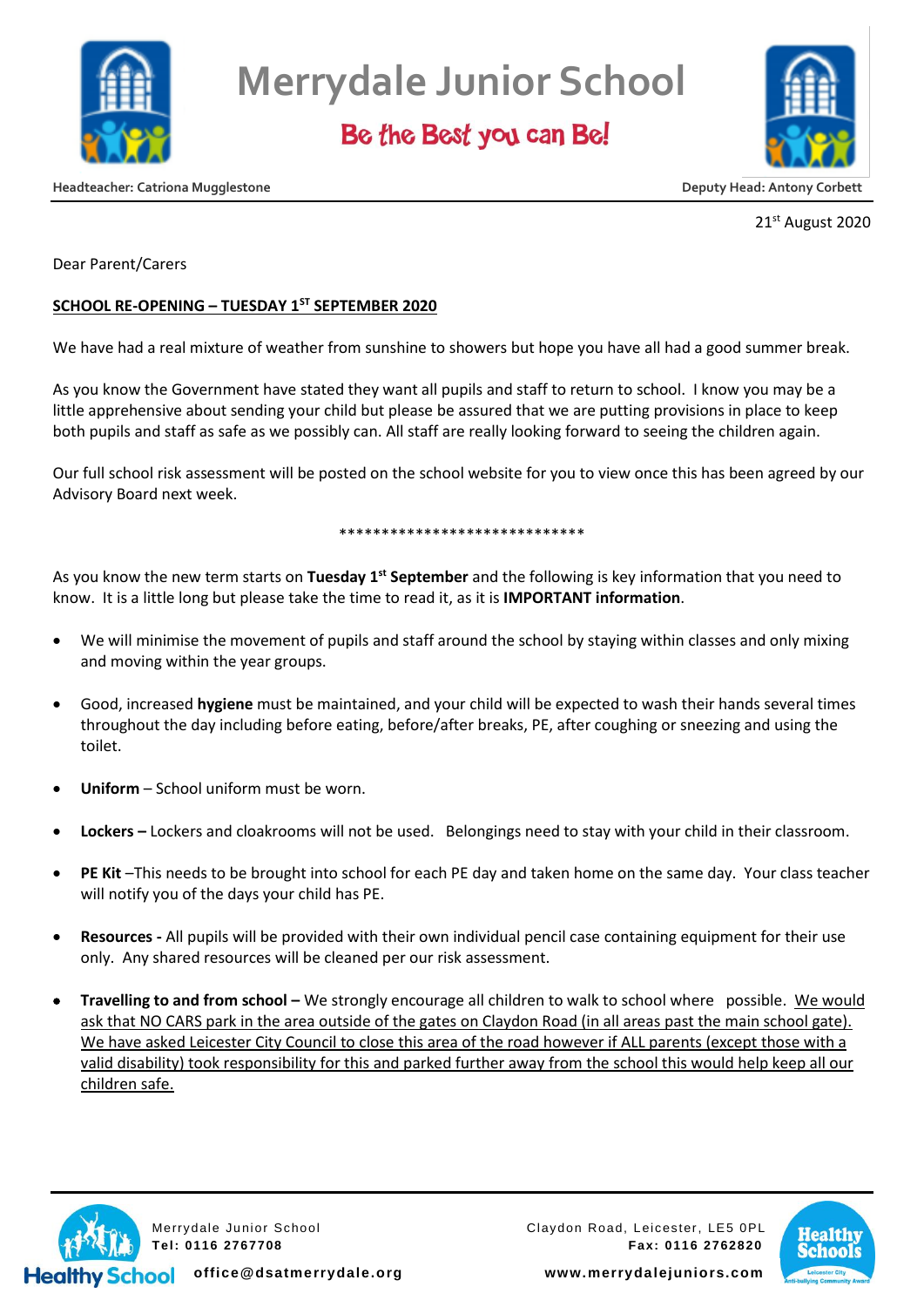

Be the Best you can Be!



**Headteacher: Catriona Mugglestone Deputy Head: Antony Corbett**

- **Start and end of day arrangements** There will be staff around to help support pupils and parents/carers, so you all know where to go and to remind about social distancing.
	- All year groups may use either gates on Claydon Road or Hastings Road.
	- **•** There is no entry or exit for pupils or parents/carers through the reception area of the school.
	- There are specific arrangements for each year group which are listed at the bottom of the letter **PLEASE CHECK BELOW FOR YOUR CHILD'S YEAR GROUP ARRANGEMENTS**.
- **Face masks –** Any child wearing a face covering on their journey to school must remove them once they enter the gate. These must then be placed in a plastic bag for future use (staff will have bags to give out to children without their own). On leaving school, children may put their face coverings back on as they go through the gate.
- **Breaktimes and Lunchtimes** These will be staggered, and the playground will be segregated to minimise contact with other year groups.
- **No tuckshop** As there is no tuck shop, please send your child with a healthy snack fruit, crisps, a few biscuits, etc but no chocolate or sweets. This is particularly **important for Year 5/6** as their lunchtime will be slightly later than normal due to the staggered breaks for year groups.
- **Water bottles –** Please make sure your child has their own named, water bottle which can be topped up in their own classroom. Water fountains will be out of use.
- **Hot school meals** There will be a hot school meal service, but the menu will be reduced. Due to staggered times, some classes will need to eat school meals and packed lunches in the classroom areas. A menu will be sent to you before the start of term.
- **School meal cost –** The price of a school meal is now **£2.30** per day. If you want your child to have a school meal you must make sure this is paid for in advance on ParentPay. We are no longer able to take cash at the school office.
- **Breakfast Club and After School Clubs -** Initially we will not be able to run our after-school clubs. However, we are looking at ways to reintroduce these. We have a limited capacity for breakfast club from 8am each day. Please contact the school office for further information.
- **ParentPay -** If you have not registered for ParentPay please do so immediately. If you need help with this there is a step by step document on the school website or call the school office when we return on  $24<sup>th</sup>$  August so they can help you set this up. [https://www.merrydalejuniors.com/images/school/school\\_news/current\\_letters/ParentPay%20Instructions%20f](https://www.merrydalejuniors.com/images/school/school_news/current_letters/ParentPay%20Instructions%20for%20Parents.pdf) [or%20Parents.pdf](https://www.merrydalejuniors.com/images/school/school_news/current_letters/ParentPay%20Instructions%20for%20Parents.pdf)
- Attendance If your child is fit and healthy, they must attend school as normal from Tuesday 1<sup>st</sup> September. If they are unwell you must follow usual attendance procedures by calling the school office on 0116 276 7708 by 9.15am each day your child is ill, giving the reason for the absence.



Merrydale Junior School Claydon Road, Leicester, LE5 0PL **Tel: 0116 2767708 Fax: 0116 2762820**

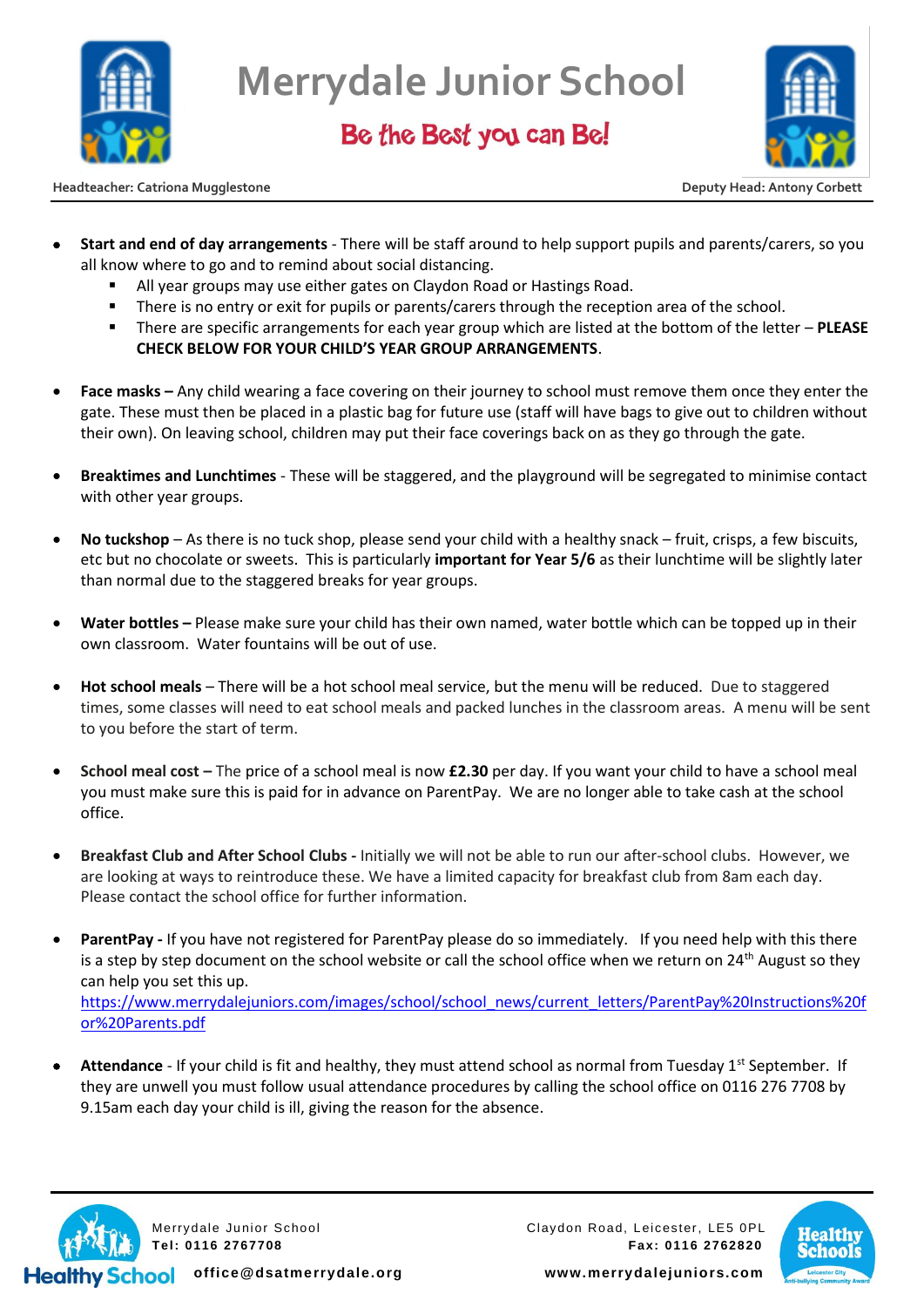

## Be the Best you can Be!



**Headteacher: Catriona Mugglestone Deputy Head: Antony Corbett**

If you have been advised that your child must not attend school and continue to shield under Covid-19 guidance, then please contact the school and speak to Mrs O'Connor from Monday  $24<sup>th</sup>$  August. A quick reference guide for Coronavirus related absences is attached.

You may be expected to provide proof of your child's absence eg: letter, text, etc.

You can find a copy of the school attendance policy on the school website <https://www.merrydalejuniors.com/parent-information/school-policies>

• **School Office** – As we need to reduce the access to the school site, there is no entry or exit to parents/carers or pupils via reception. If you need to speak a member of staff or the office, please call 0116 276 7708 or email [office@dsatmerrydale.org](mailto:office@dsatmerrydale.org) to make an appointment first.

We have tried to cover as much as possible within this letter and these plans are constantly under review and any changes will be communicated with you when appropriate.

If you have a concern that we have not covered then please give us a call or email. Please remember that the school is currently closed and will re-open again for staff only on Monday 24<sup>th</sup> August. However, if you do need to come and see us then you must call first to make an appointment.

Thank you for your continued support and we look forward to seeing you all soon.

Yours sincerely

C Mugglestone Head Teacher

### **SPECIFIC YEAR GROUP ARRANGEMENTS FOR START AND END OF DAY**

### **FOR YEAR 3**

- One parent/carer may bring their child into the playground to drop off in the morning and collect at the end of the day but must wait within the football/basketball cages area.
- **Tuesday 1st September only** please arrive **between 9.15am and 9.30am**
- From **Wednesday 2nd September** you may drop off your child from 8.30am (registration is at 8.45am so your child must be in school by this time).
- End of school will be 3.10pm every day please wait within the football/basketball cages area to collect your child.
- **Parents/Carers must always wear masks and socially distance while on the school playground.**



Merrydale Junior School Claydon Road, Leicester, LE5 0PL **Tel: 0116 2767708 Fax: 0116 2762820**